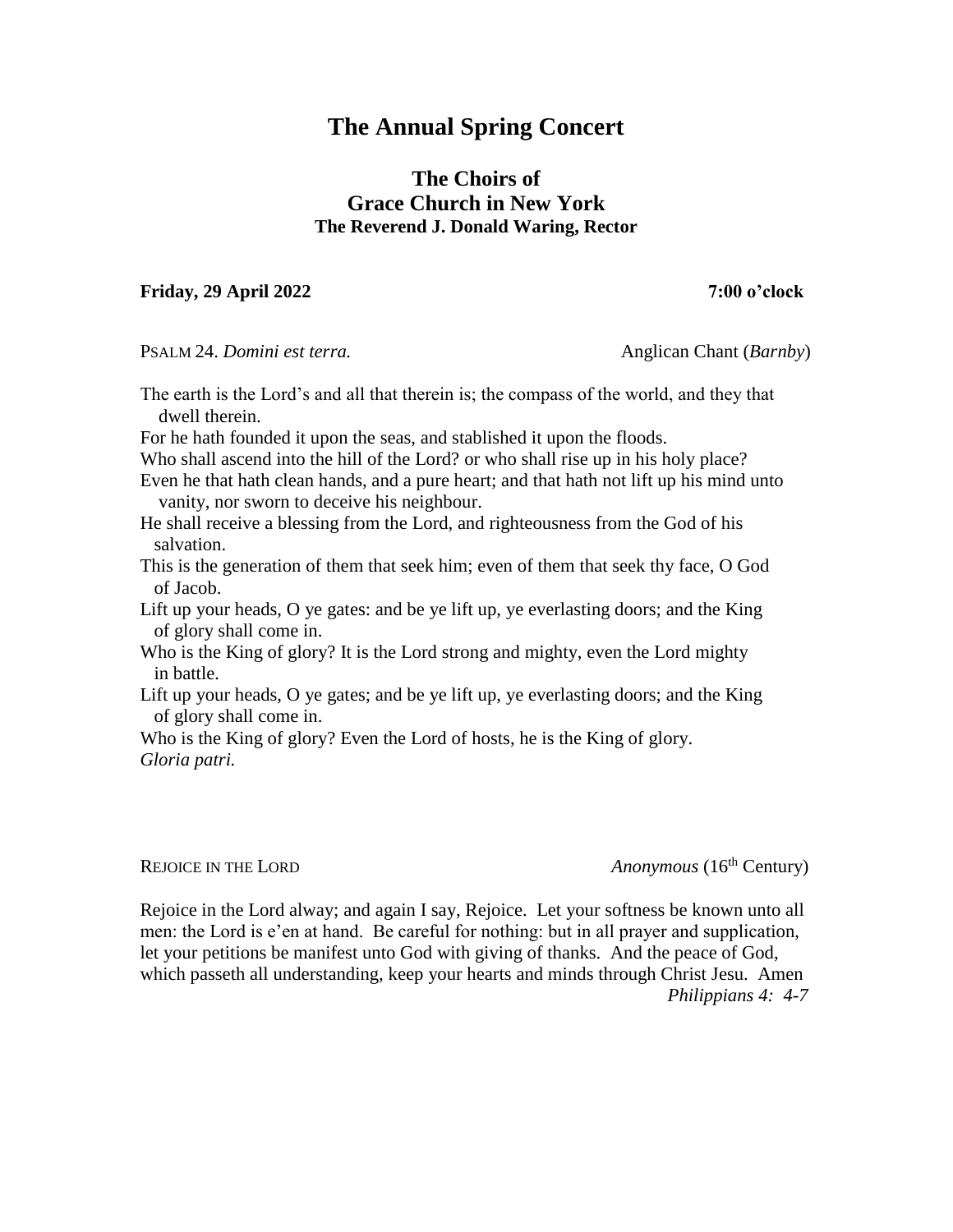Ubi caritas et amor, Deus ibi est. *Where charity and love are, there is God.* Congregavit nos in unum Christi amor. *The love of Christ hath joined us in one.* Exsultemus, et in ipso jucundemur. *Let us rejoice and be glad in him.* Timeamus, et amemus Deum vivum. *Let us fear and love the living God. The Antiphonary*

Et ex corde diligamus nos sincero. Amen. *And love one another in sincerity of heart. Amen.*

IF YE LOVE ME *Thomas Tallis* (c.1505-1585)

If ye love me, keep my commandments. And I will pray the Father, and he shall give you another Comforter, that he may abide with you for ever; even the Spirit of truth.

*John 14: 15-17*

THE HEAVENS ARE TELLING, OPUS 48/4 *Ludwig van Beethoven* (1770-1827)

The heavens are telling the Lord's endless glory, Through all the earth his praise is found. The seas re-echo the marvelous story: O man, repeat that glorious sound!

The stary hosts He doth order and number, He fills the morning's golden springs, He wakes the sun from his night curtained slumber; O man, adore the King of kings! Paraphrase of Psalm 19, arranged by *Virgil Thomson* (1896-1989)

(*sung in German by the Choir*)

JUSTORUM ANIMÆ *C. Villiers Stanford* (1852-1924)

Justorum animæ in manu Dei sunt, et non tanget illos tormentum malitiæ. Visi sunt oculis insipientium mori, illi autem sunt in pace.

*The souls of the just are in the hand of God, and the torment of malice shall not touch them : in the sight of the unwise they seemed to die, but they are in peace.*

*Wisdom : 3*

A UKRAINIAN PRAYER, 2022 *John Rutter* (b.1945)

Lord God, guard and shelter Ukraine, grant her strength, Lord, hope, Lord and salvation; Hear our prayer, Amen. *Translation and arranged by John Rutter*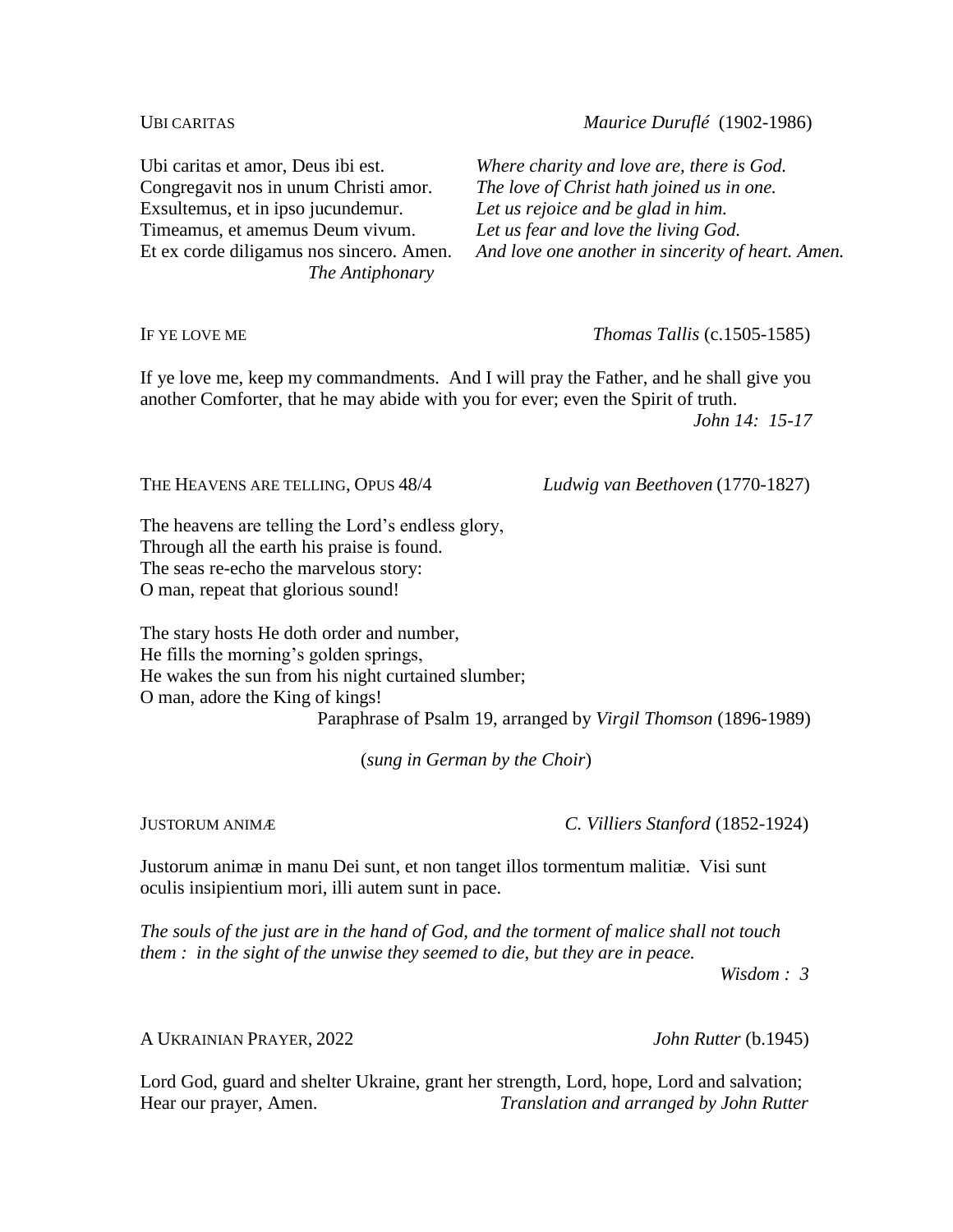AVE VERUM *Wolfgang Amadeus Mozart* (1756-1791)

Ave verum Corpus, natum *Hail, true Body, born of Mary,* Ex Maria Virgine, *Spotless Virgin's virgin birth;* Vere passum, immolatum *Thou who truly hangedst weary* In cruce pro homine: *On the cross for sons of earth;* Cuius latus perforatum *Thou whose sacred side was riven,* Unda fluxit et sanguine, *Whence the water flowed and blood,* Esto nobis praegustatum *O may'st thou, dear Lord, be given* In mortis examine. *At death's hour to be my food. 14th century.* Tr. *H.N. Oxenham*

GOD SO LOVED THE WORLD *John Stainer* (1840-1901)

God so loved the world, that he gave his only begotten Son, that whosoever believeth in him should not perish, but have everlasting life.

For God sent not his Son into the world to condemn the world; but that the world through him might be saved. *John 3: 16, 17*

LOVE'S ENDEAVOUR, LOVE'S EXPENSE *Barry Rose* (b.1934)

Morning glory, starlit sky,  $\Box$  Drained is Love, in making full, Soaring music, scholars' truth, Bound in setting others free, Flight of swallows, autumn leaves, Poor in making many rich, Memory's treasure, grace of youth: Weak in giving power to be.

Open are the gifts of God, Therefore He who shows us God, Gifts of love to mind and sense; Helpless hangs upon the Tree; Hidden in loves agony, And the nails and crown of thorns

Love that gives, gives evermore, Here is God, no monarch He, Gives with zeal, with eager hands, Throned in easy state to reign; Spares not, keeps not, all outpours, Here is God, whose arms of Love

Love's endeavor, Love's expense. Tell of what God's Love must be.

Ventures all, its all expends. Aching spent, the world sustain.  *W. H. Vanstone*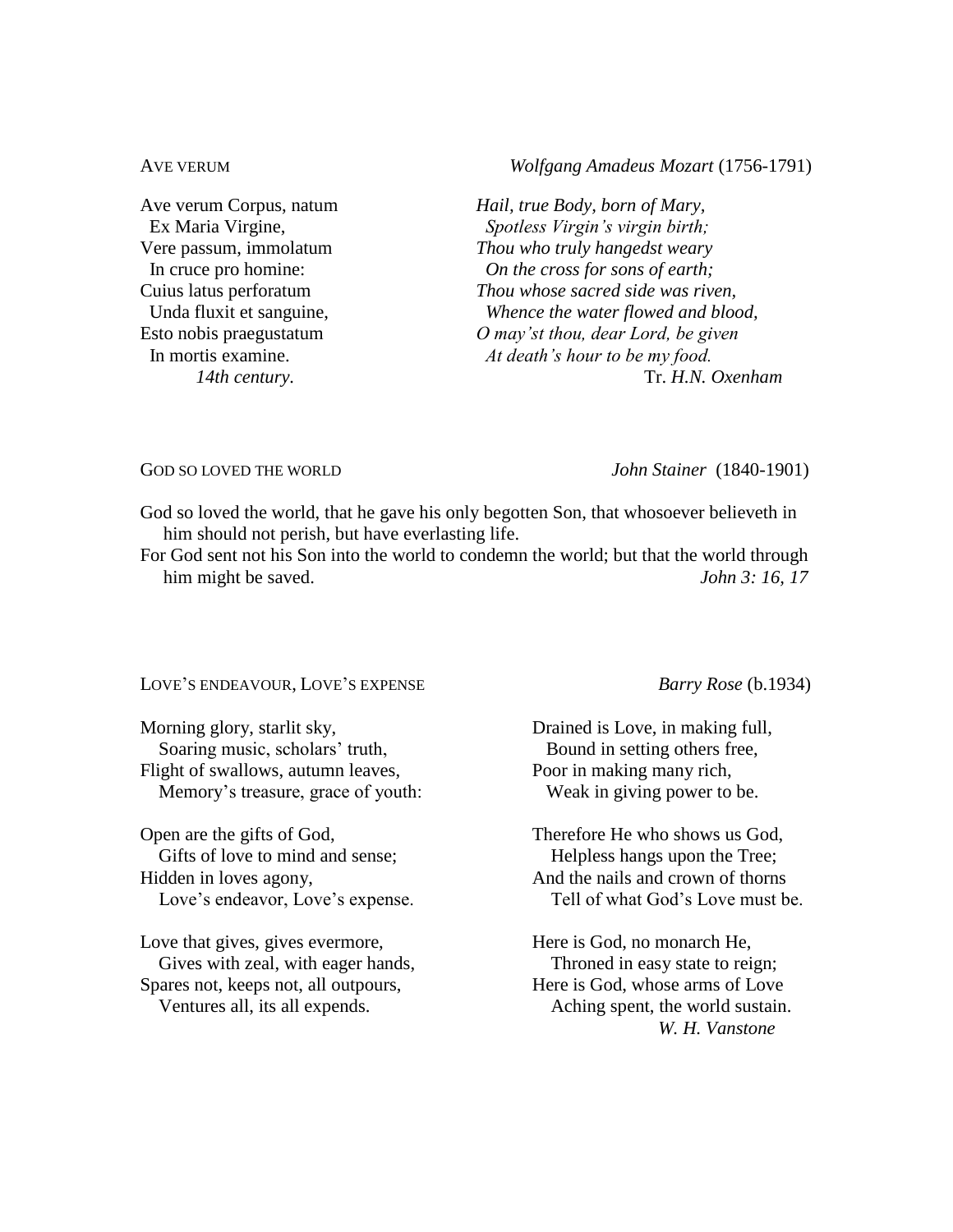Haec dies quam fecit Dominus; exsultemus et laetemur in ea. Alleluia. *Easter Antiphon ; Psalm 118 : 24*

*This is the day which the Lord hath made ; we will rejoice and be glad in it. Alleluia.*

STEAL AWAY *African-American Spiritual* Harmonized and Arranged by *H.T. Burleigh* (1866-1949)

*Steal away to Jesus. Steal away, steal away home, I ain't got long to stay here.* My Lord He calls me, He calls me by the thunder ; The trumpet sounds withina my soul ; *I ain't got long to stay here.*

Green trees are bending, Poor sinner stands a-trembling ; The trumpet sounds within-a my soul !

SOMEWHERE OVER THE RAINBOW *Arlen/Vandross, arr. D. Lewis* (b.1976)

When all the world is a hopeless jumble And the raindrops tumble all around, Heaven opens a magic lane.

When all the clouds darken up the skyway There's a rainbow highway to be found, Leading from your window pane

To a place behind the sun, Just a step beyond the rain.

Somewhere over the rainbow, way up high, There's a land that I heard of once in a lullaby.

Somewhere over the rainbow, skies are blue, And the dreams that you dare to dream really do come true.

Someday I'll wish upon a star and wake up where the clouds are far behind me. Where troubles melt like lemon drops away above the chimney tops, That's where you'll find me.

Somewhere over the rainbow, bluebirds fly. Birds fly over the rainbow; why, then, oh why can't I? *Harold Arlen & E.Y. Harburg*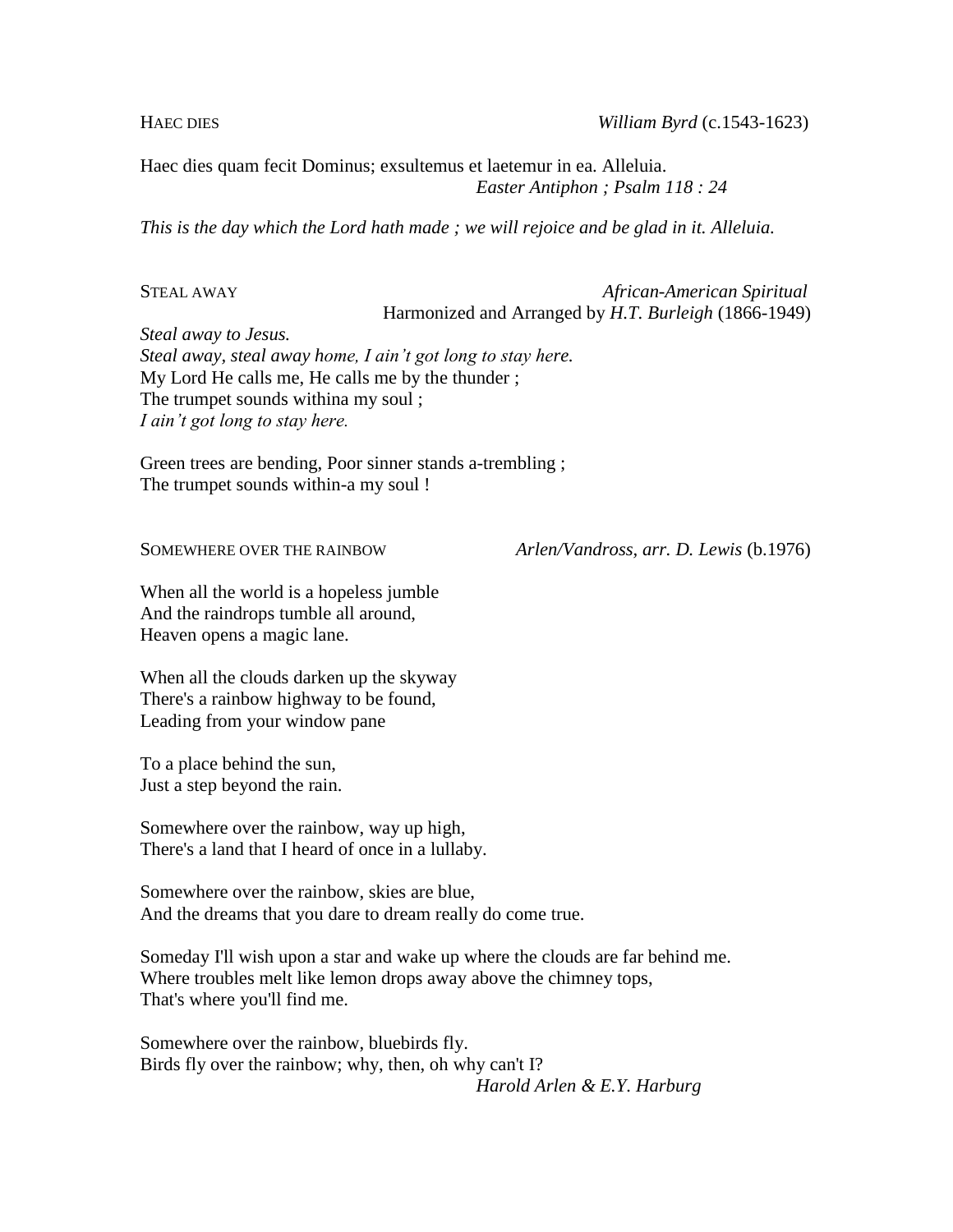Ego sum panis vivus. Patres vestri manducaverunt manna in deserto et mortui sunt. Hic est panis de caelo descendens: si quis ex ipso manducaverit non morietur.

*I am the bread of life. Your fathers did eat manna in the wilderness, and are dead. This is the bread which cometh down from heaven, that a man may eat thereof, and not die. John 6 :48*

### SICUT CERVUS

Sicut cervus desiderat ad fontes aquarum : ita desiderat anima mea ad te, Deus.

Like as the hart desireth the water-brooks, so longeth my soul after thee, O God.

*Psalm 42: 1*

## SUPER FLUMINA

Super flumina Babylonis illic sedimus et flevimus dum recordaremur tui, Sion. In salicibus in medio eius suspendimus organa nostra.

*By the waters of Babylon we sat down and wept, when we remembered thee, O Sion. As for our harps, we hanged them up upon the trees that are therein.*

*Psalm 136: 1-2*

THE VIRGIN MARY HAD A BABY BOY arr*. Robert De Cormier* (b.1922)

The Virgin Mary had a baby Boy, The Wise men saw where the Baby was born, An' they said that his name was Jesus. An'they said that his name was Jesus.

> *He come down from the glory, He come from the glorious kingdom. Oh yes, believer.*

The angels sang so sweet that night, The angels sang awhen the baby was born An' they said that his name was Jesus.

 *West Indian Spiritual*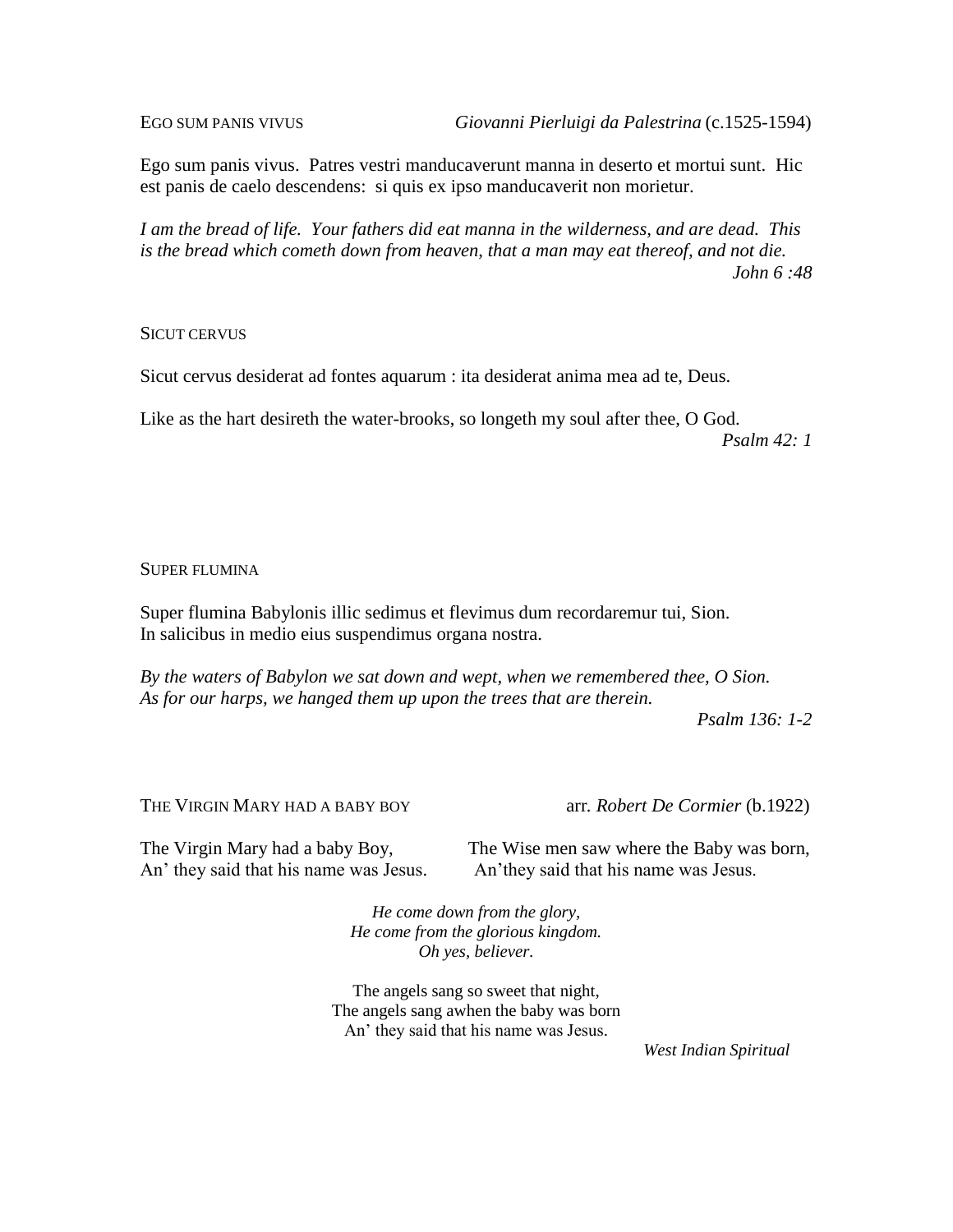*A Special Benefit Reception will take place following the concert in Huntington Close. We invite you to go online to make a donation to support the Choir Special Projects Fund. This fund helps support special opportunities for the choir like the upcoming Summer Concert Tour to Ireland.*

*The Choir will be offering the repertoire you are hearing tonight along with other selections in Belfast and Dublin.*

## **Grace Church in New York 2021-2022**

## **The Choir of Men and Boys**

Theo Cannon, *Lead* Tanner Gola Sander Olinick Christopher Divéki, *Optimus* Kadin Hussein Arthur Root Cole Fader Leo Lewis Thomas Seirer Oscar Fitzharding Philip Molina Lachlan Whelan

Pablo Bordes Declan Gorman Luka Tanjga Aditya Chanmugam Eamonn Hynes Luca Viola James Gomez James Kaden James West

Eva Dixon Ciara Gorman, *Lead* Amelia Kaden, *Lead* Pia Erwine, *Optima* Eva Gorman Eva Gorman Grace Majoros

**Seniors**

**Juniors** Thatcher Olinick

**Novices** Thibault Antonio Niall Harrington Luis Muniz Teddy Armer William Naples Luca Schiff Jack Avlon Theodore Nichols Landon Vincent Luca McGee

## **The Girls' Choir**

**Seniors** Abby Gomez Bordley Gushee Hailey Popov

**Juniors** Cassie Chinn Amalya Dhirmalani Kaia Salvador-Bryers Mila Coats Claire Min Bellamy Stapleton Kiera Cryan Phebe Phojanakong Cece Whelan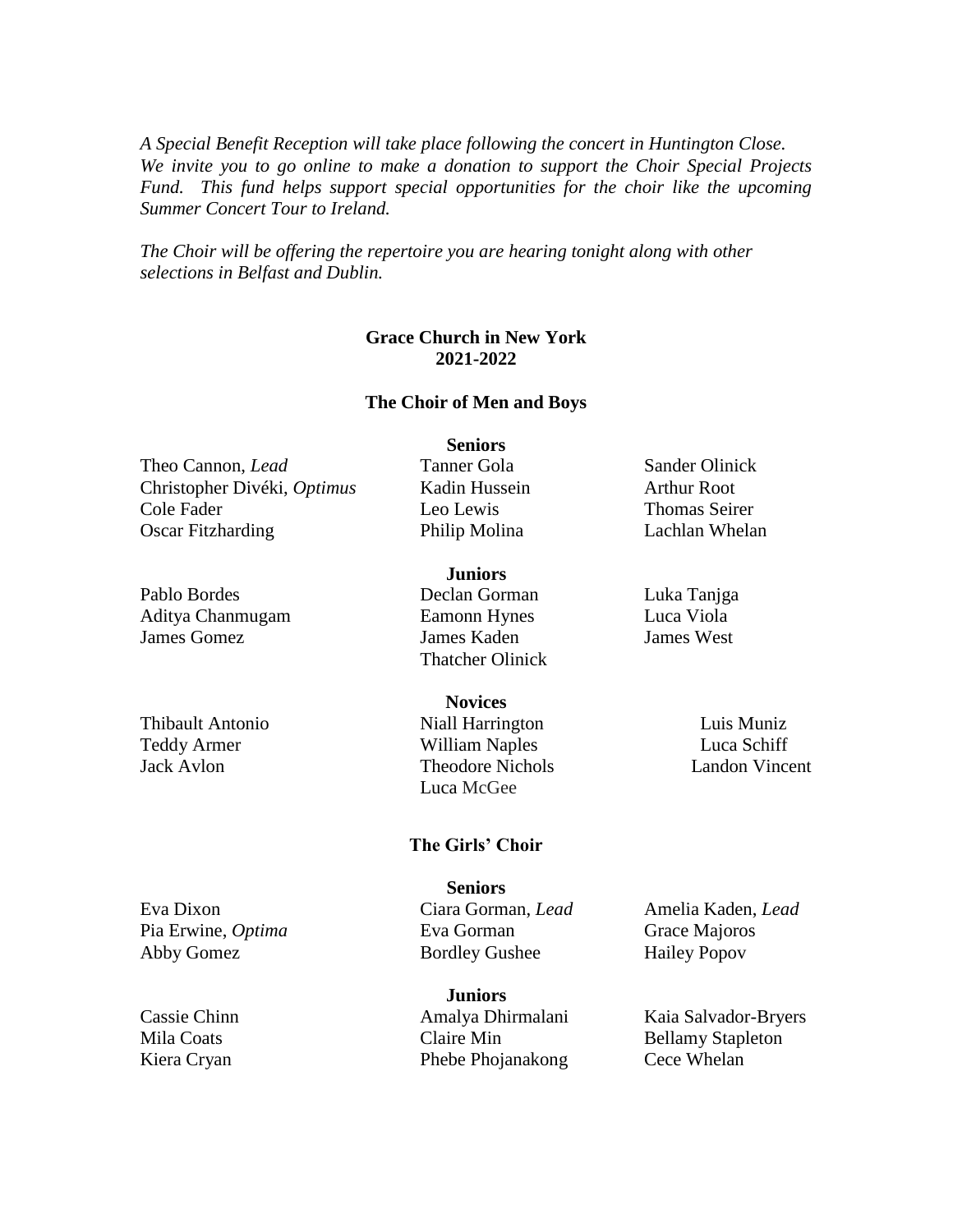Annalise Arena Esme Hynes Josephine Lewis Delphina Bragen Niwako Inoue Eloise McGrath Emi Cortes Chloe Kim Isla Popov Quinn Cryan Bridger King Claire Pederson Beatrice Delaney **State State State State State State State State State State State State State State State State State State State State State State State State State State State State State State State State State State** Carolina Paredes-Goldfarb Wilhelmina Schuchard

**Novices**

#### **Adults**

Marie Mascari

Amy Bartram Elizabeth Picker Peter Gruett AJ Stetson Amy Goldin Marcia Young Nathan Riehl Bob Lukomski

#### **Sunday Worship**

9:00 a.m. Holy Eucharist, Rite Two 11:00 a.m. Holy Eucharist ( $1<sup>st</sup>$  and  $5<sup>th</sup>$  Sundays) or Morning Prayer ( $2<sup>nd</sup>$  through  $4<sup>th</sup>$  Sundays) Rite One In Person and Live Streamed 6:00 p.m. in the Chantry, Holy Eucharist, Rite Two

> Wednesday Worship 6:00 p.m. in the Chantry, Holy Eucharist, Rite Two

#### **Weekly Musical Offerings**

Bach at Noon

Takes place each Tuesday, Wednesday and Friday during the academic season, this year running until 18 May 2022.

These informal organ meditations devoted to the music of Johann Sebastian Bach begin at 12:20 p.m. and last about 30 minutes.

They are also live streamed and archived on the Grace Church in New York Facebook page.

Weekend Organ Meditations

Take place on Saturday and Sunday during the academic season, this year running until 29 May 2022.

These informal organ medications of diverse repertoire begin at 4:00 p.m. and last about 45 minutes.

They are also live streamed and archived on the Grace Church in New York Facebook page.

All programs are subject to special offerings by the Church. Please confirm schedules on the church website music page or by calling 212.254.2000/6.

If Music be the food of Love, Play on…..William Shakespeare We invite you to donate to your local food bank to help all in need especially during the pandemic.

> The Reverend J. Donald Waring, Rector The Reverend Julia Offinger, Associate Rector The Reverend Thomas Szczerba, Assistant Rector Patrick Allen, Organist and Master of Choristers